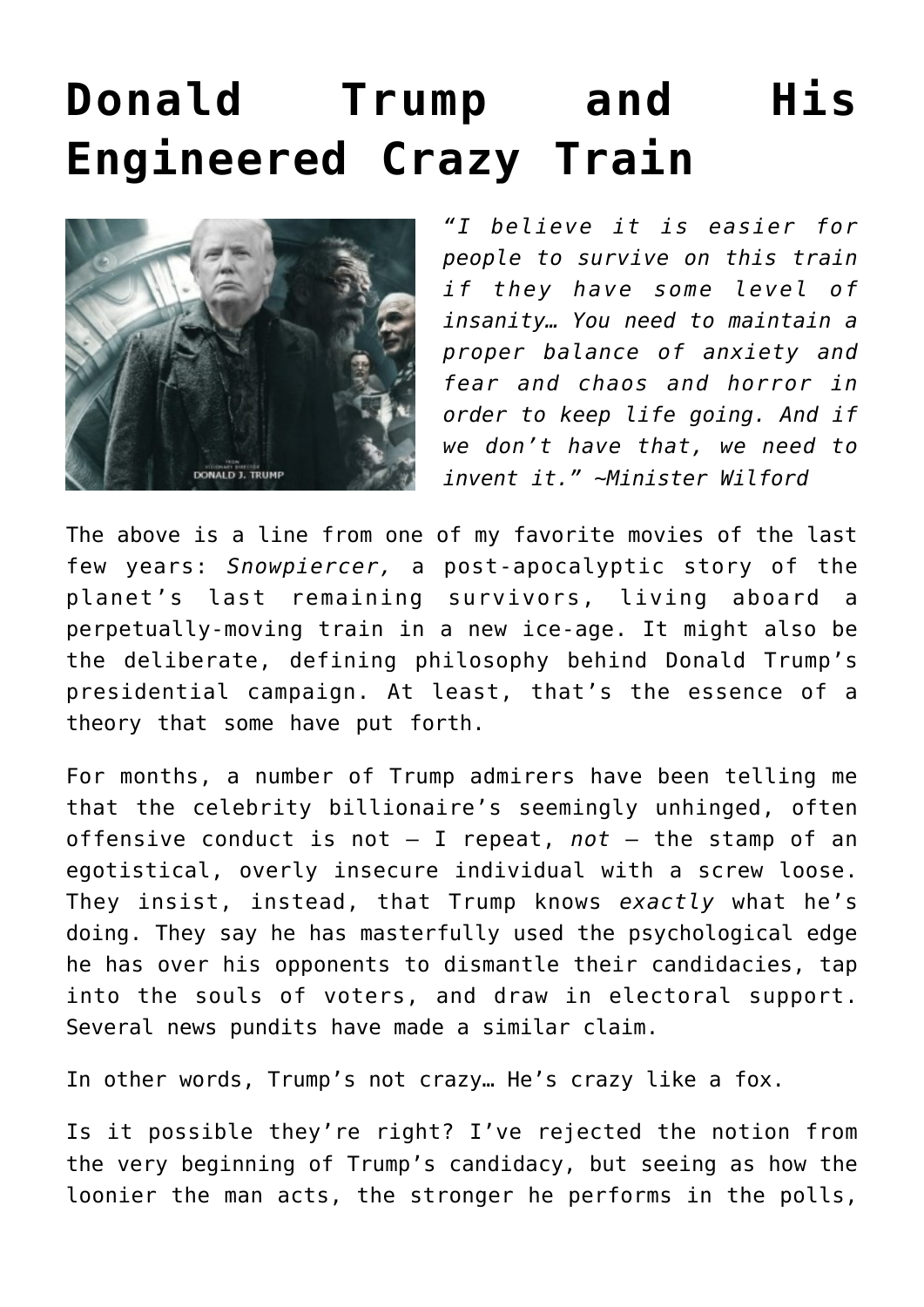I'm starting to have second thoughts.

Could it be that mocking American POWs for their capture, musing over female journalists' menstrual cycles, and comparing opponents to child molesters truly is the mark of an advanced, self-aware mind? After watching Trump's [Iowa speech](https://youtu.be/FtNkth-omw4?t=39m25s) from Thursday night, I believe it's time to consider that.

The 95-minute-long speech, which [Trump delivered in front of a](https://www.washingtonpost.com/news/post-politics/wp/2015/11/12/donald-trump-delivers-95-minute-rant-on-everything-thats-wrong-in-this-race/) [crowd of roughly 150 people,](https://www.washingtonpost.com/news/post-politics/wp/2015/11/12/donald-trump-delivers-95-minute-rant-on-everything-thats-wrong-in-this-race/) covered a lot of ground. It touched on some policies and his thoughts on his primary opponents. In case you missed it, here were some of the highlights:

- In regard to critics that have accused him of not understanding foreign policy, Trump said that he actually knows more about Islamic State terrorists than U.S. generals do. "Believe me," he added to assure the crowd. He also took credit for predicting 9/11.
- Regarding immigration, he repeated his policy-point that the Mexican government would pay for a border wall, and he praised himself for raising the issue of "anchor babies," explaining that the "geniuses" at Harvard Law School have now backed his play. Additionally, he said that when it comes to immigration, Marco Rubio is "weak like a baby", and that sweat would be pouring off Rubio's face if he were ever in a poker game.
- Regarding terrorism, Trump explained that as president, he will "bomb the s—" out of oil fields in Iraq and Syria, and claim that oil for America.
- Multiple times, Trump marveled at how the attendees positioned on stage behind him were remaining on their feet throughout his speech. Note: they didn't have chairs.
- For the second time in two days, Trump cited the phrase "pathological temper" (which Ben Carson had used to describe his younger self in his autobiography) as evidence that Carson was similar to a child molester.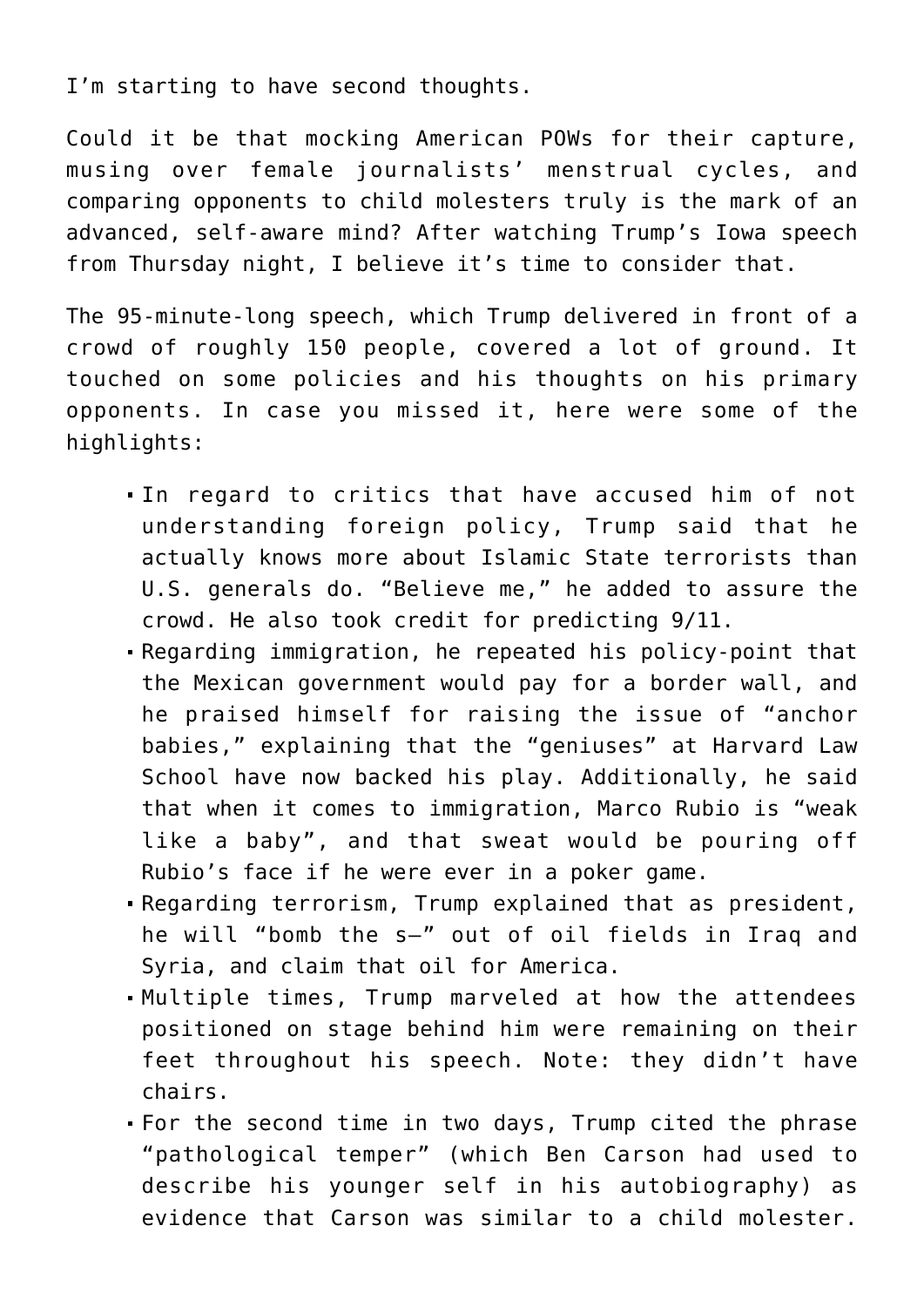His rationale: Child molesters are pathological too.

- Trump cast doubt on the claims in Carson's book that he once tried to stab someone with a knife, with the intended victim being spared from injury by the belt buckle he was wearing. In case the audience didn't fully appreciate the story's implausibility, Trump stepped out from behind his podium and physically reenacted the scenario, asking if anyone in a crowd had a knife that they would like to try and stab him with.
- Commenting on Carson's description of how he turned to religion, Trump said, "He goes into the bathroom for a couple of hours, and he comes out, and now he's religious. And the people of Iowa believe him. Give me a break. Give me a break. It doesn't happen that way. It doesn't happen that way. Don't be fools, okay?"
- Trump offered his opinion of people who believe Ben Carson's account of his life story, asking, "How stupid are the people of Iowa? How stupid are the people of the country to believe this crap?"
- Trump also explained about himself, "I'm not polarizing."

It was quite a speech, described by the *Washington Post's* Jenna Johnson (who was at the event) as an angry, defensive rant. Yet, the rhetoric was really only distinguishable from past Trump statements by its sheer length (95 minutes straight without any time available for questions, which Trump has promised) and it's cumulative nature. Thus, there must have been some psychological brilliance to it, because Trump, as it has been explained to me time after time, absolutely does *not* have a screw loose. His mind is stable and he knows what he's doing.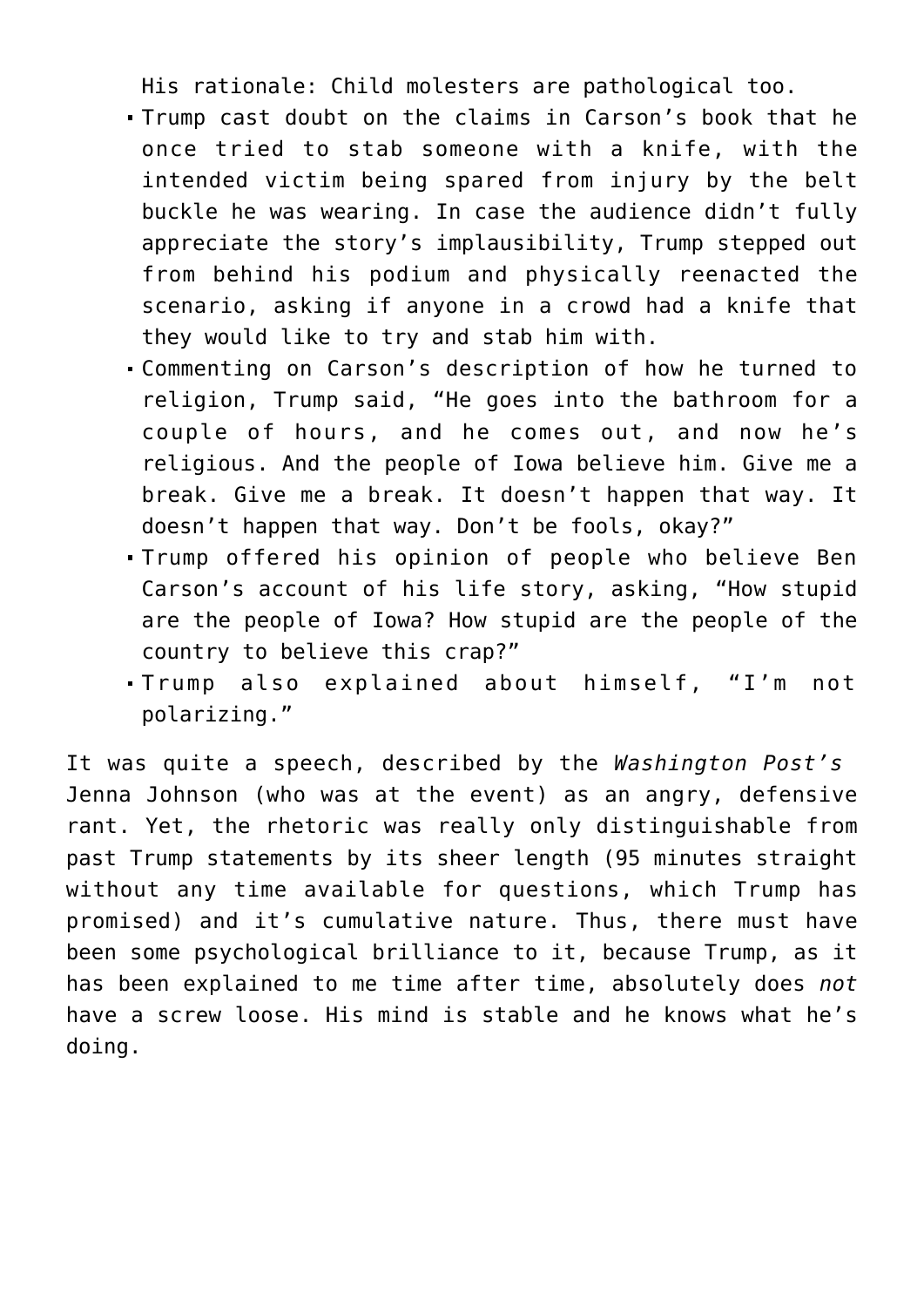

Breaking: Presidential candidate Donald Trump endorses John A. Daly's new novel.

So, I tried to decipher it. I tried to determine how sounding like a bitter, betrayed ex-boyfriend blathering out a drunken toast at his former girlfriend's wedding, was in fact a cunning display of voter persuasion. After several uncompleted graphs and outlines, I'm embarrassed to say that I was unable to do so.

I was so frustrated with my failed analysis that I nearly returned to my original assessment that people were simply drawn to Donald Trump's charisma and celebrity, and felt his angry attitude mirrored their angst over the direction of the country. I almost fell back on my long-held belief that the content of what Trump actually says (including the overlypersonal trashing of those he perceives as political threats) comes from no psychological prowess at all, and that maybe ― just maybe ― Trump is just one miserable human being. I even considered, again, that his campaign is squarely about himself and his ego, and has little if nothing to do with the best interests of the country.

But of course, that *can't* be the case. After all, he's still leading in the polls. And because I can't sufficiently explain